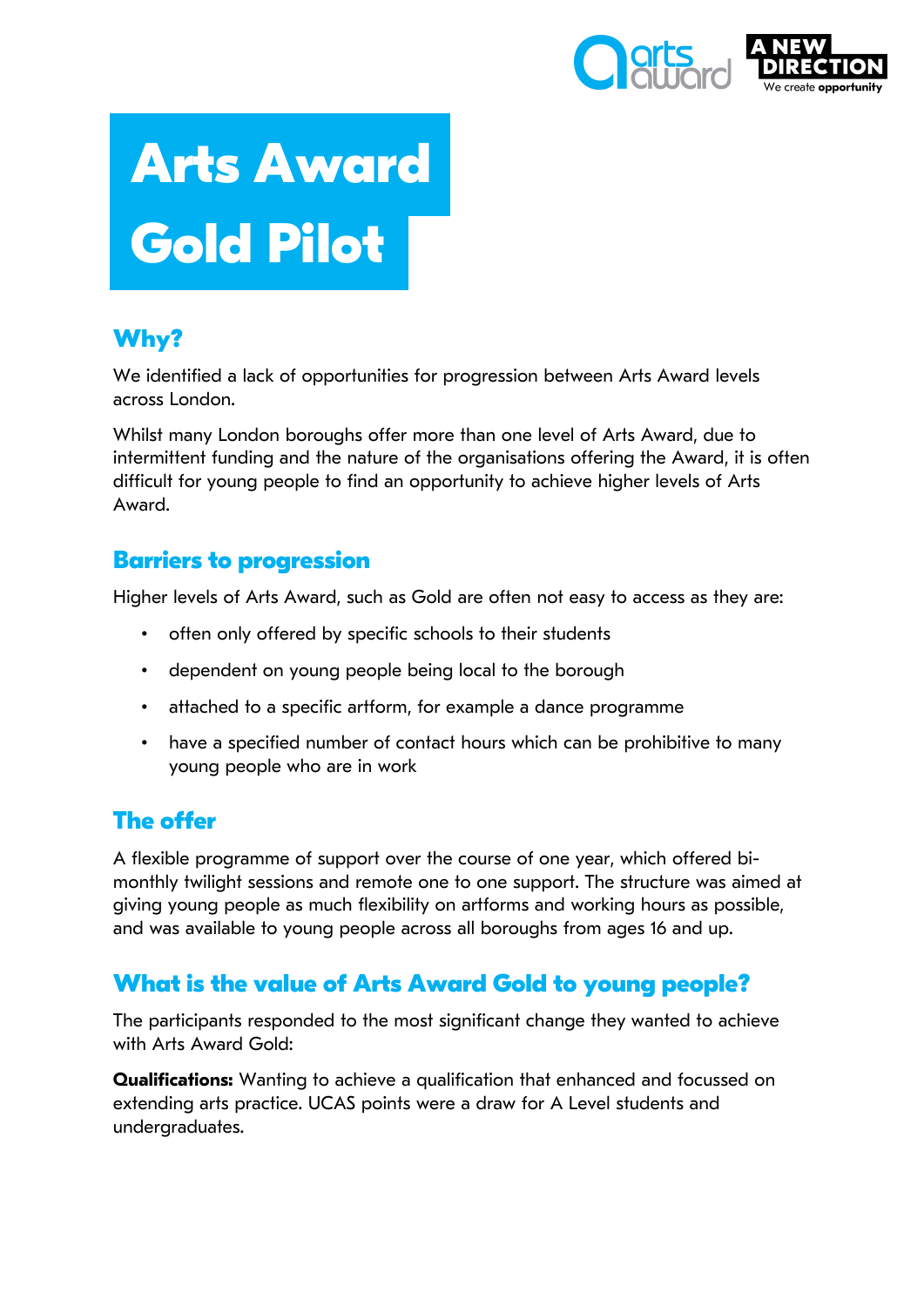

**Arts Practice:** Graduates and those who chose not to go to university were drawn more to developing their arts practice and having a chance to focus on their creative development.

**Personal Development:** Those who had achieved Arts Award before were keen to increase their leadership, arts project management, and organisational skills. Several participants mentioned developing confidence as the most important reason for achieving the award.

**Employability and networking:** The highest ranking change the young people wanted to gain from pursuing the qualification was to become more employable and better able to evidence their creative skillset to employers, as well as get the chance to meet practitioners and access opportunities.

# **The group**

The 22 young people involved in the pilot were all aged 16-24, came from various backgrounds and referral paths:

- 4 young people were referred from cultural organisations
- 3 were referred from school sixth forms
- 3 got in touch independently
- 2 were referred from a keyworker or parent from home-schooling and alternative provision
- 10 young people were alumni from [Create](https://www.createjobslondon.org/) Jobs, A New Direction's creative employment programme
- 4 young people had learning difficulties or were neurodivergent
- 14 young people identified as 'BAME', and 12 as 'White British/Other'
- The group were fairly equally split in terms of gender, and two of the group identified as trans or non-binary

# **Engagement, participation, and barriers**

Throughout the programme the group reported back on a variety of enablers and barriers to participation. Of the 22 that started their Gold Arts Award, 6 went on to submit portfolios for moderation.

A survey at the mid-point of the pilot with 16 participants who had decided not to continue revealed the following reasons for not continuing to pursue the award:

**Study commitments:** Often clashed with Arts Award workload. This included both A Level and university studies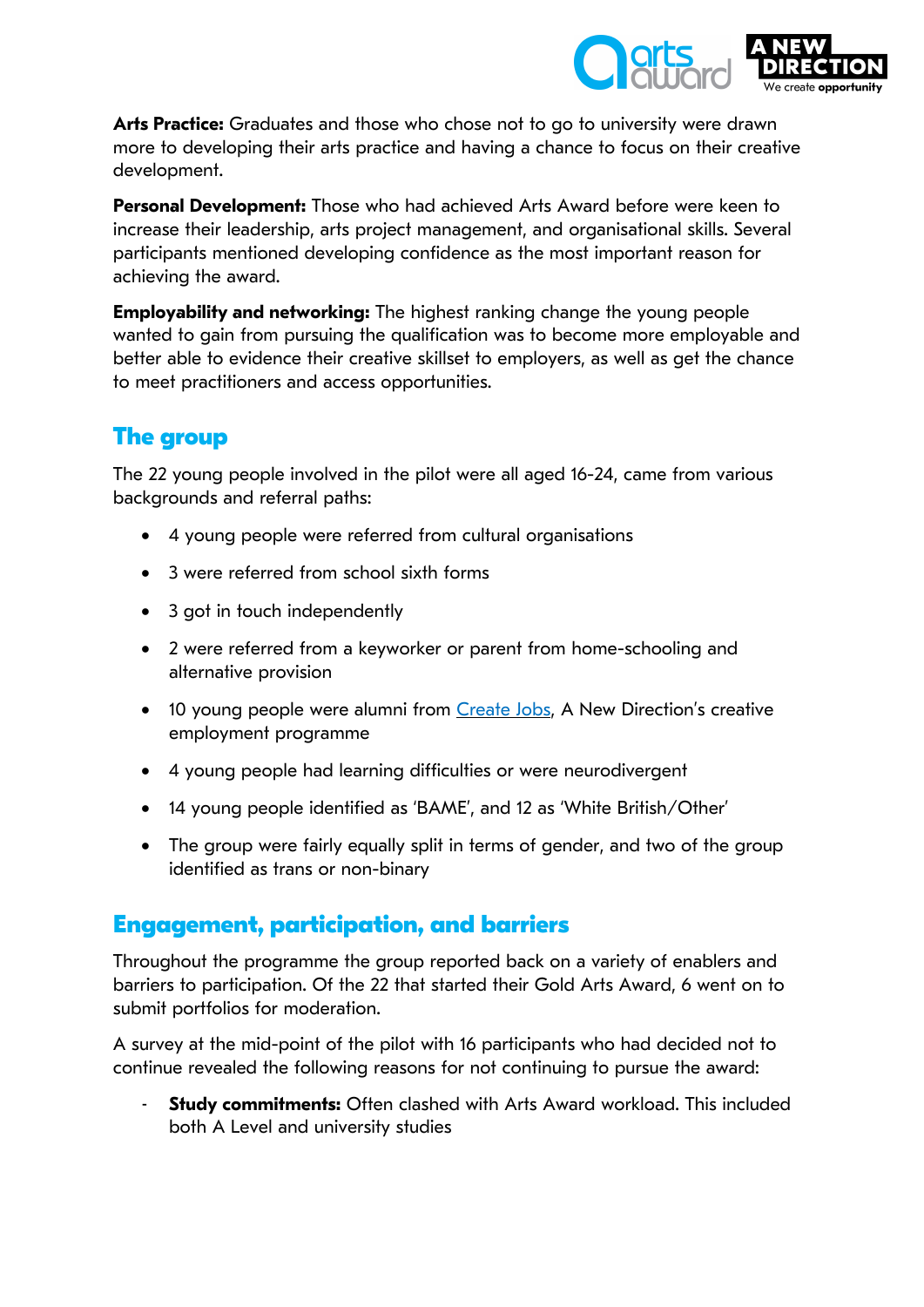

- **Care commitments:** Several young people outlined personal caring and family commitments as priorities that they were unable to juggle with the workload of an Arts Award Gold
- **Paid work:** Paid work was seen as sometimes difficult to reconcile with the contact hours needed to get advice on Arts Award work
- **Health and accessibility:** Three participants struggled with long term physical and mental health needs. One felt she could not access the programme because she needed a personal support worker to help her to get to the premises, and this support was not available

#### **Enablers and Blockers**

All participants were asked to fill in a mid-point evaluation which asked for their views on 'enablers' and 'blockers' for completing the award.

#### **Enablers:**

- **A flexible course format** which worked around work and study commitments at twilight hours, and were structured with a drop-in format
- **Remote support** which allowed young people who could not attend sessions to access advice via phone or Skype
- **Support from other teachers, parents and other cultural organisations** acted as a network which enabled participants to get much needed access to workshops, studio space, resources, event space and panellists for events
- **Being connected to an organisation with links to a wide range of cultural offers based in a big city** meant that young people could access a wide range of free activities and support

#### **Blockers:**

- **Technology:** Many young people lacked access to a working laptop and experienced problems with theirs crashing
- **Funding for events and activities:** Some group members felt that they needed support to access a budget for Unit 2 which requires leadership of an arts project, as this involved additional time. Knowledge and planning were needed to find free venues, panellists, refreshments and activities. This also extended to some Unit 1 activities which require young people to participate in personal arts development. Some participants could not find free workshops in their chosen art form and found that the money for materials to pursue practice was prohibitive. For example, graffiti workshops and materials were hard to access cheaply for one young creative who was just beginning to develop his interests and skills in this artform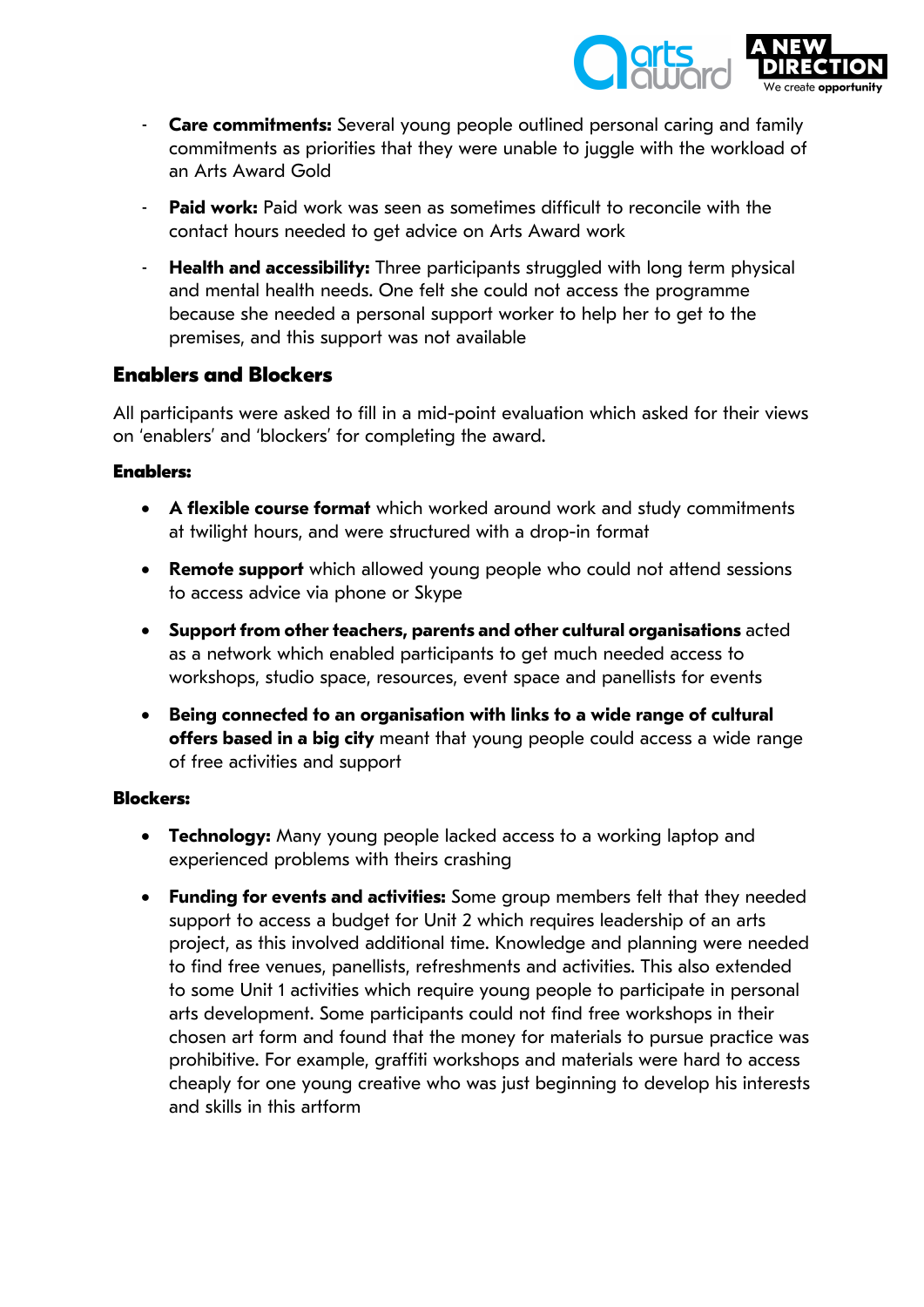

# **A closer look at the journeys of young creatives**

**'When I was supposed to go to university I was in and out of hospital, so for me Arts Award Gold has provided me with a valuable opportunity to develop my skills and think academically outside of university'**

#### **- Arts Award Gold Participant, 24**

Looking at the journey young creatives take through the Award as a holistic way of understanding intersecting opportunities and barriers has been a helpful tool in gathering recommendations for approaches and considerations when delivering the Gold Award. Below are some reflections on the journeys of the young creatives involved in this pilot.

## **Young Creative 1**

Is 17 and lives in a central London borough. He is a consistent high academic achiever, currently undertaking A-Levels and extracurricular sports activities. He is hoping to get into an Oxbridge or Russell Group University and is interested in the UCAS points on offer in the Arts Award, but also the opportunity to develop his Arts practice and CV.

He heard about the programme through his contact with an arts organisation where he had undertaken summer activities. Whilst he found building a portfolio for a Gold easy, and had no difficulties finding cheap or free activities to develop his practice, Young Creative 1 found organising and leading an arts project challenging, as he had little previous experience of events management or employment. He overcame this challenge by engaging with a local school to do a series of workshops to share his arts practice, and also developed an exhibition with students and teachers to showcase the work.

## **Young Creative 2**

Is neurodiverse and has mental health needs. She has been supported by a social worker for a number of years. She finds academic work and public speaking relatively easy but finds staying organised and finishing tasks challenging. Her ongoing work with support organisations means that she struggles to take initiative to problem solve, although achieves impressive results when she is able to overcome this.

Young Creative 2 accessed several arts organisations to create a transposed performance of a song for Unit 1, and gained access to equipment, space and software to do so. She also created a documentary in partnership with a local organisation for Unit 2. However, organisation of an event to present the film was a challenge, as with little experience of self-led organisational activity or paid employment meant that ongoing support with event management and evidence gathering was crucial to her.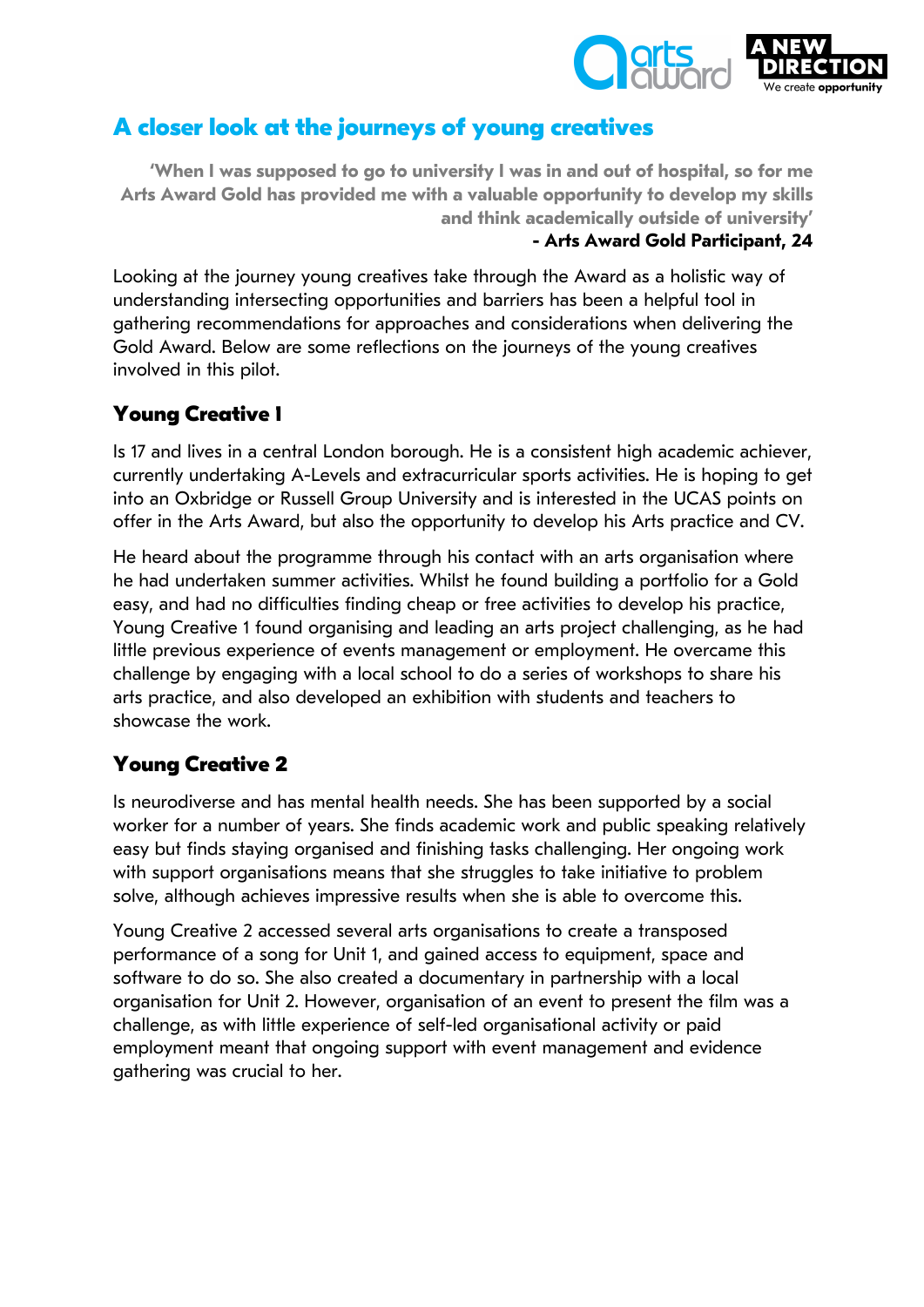

## **Young Creative 3**

Is a university graduate who achieved Silver on a Create Jobs employability and skills programme, run by A New Direction. Since then he has undertaken various internships, paid employment and mentoring. He lives in an outer London borough, and before working with A New Direction found it hard to network and find opportunities in the arts and cultural sector.

Young Creative 3 Undertook Unit 1 as a development of his employability skills in arts facilitation and research into the music industry. He is organised and finds communication easy but struggles to ask for help. He collaborated with another participant to undertake a music and fashion industry event for Unit 2. By doing so, he evidenced developing relationships across the cultural sector by gaining support from venue staff. He also developed an impressive network of contacts by attending industry events in arts research and development as part of Unit 1, and invited them to attend as panellists and workshop leaders.

He found that funding for Unit 2 was a challenge, and so applied for local funding with his event partners. Unfortunately, as he had little experience of funding applications, and did not seek out any support, this application was unsuccessful.

# **Opportunities and recommendations**

After reflecting on the evidence gathered from the pilot, opportunities and recommendations for developing a successful future Arts Award Gold offer fall across several key areas:

## **Structure**

A core challenge of the programme was the fact that is was self-lead with minimal compulsory elements or structure. This was intended to combat a lack of flexible Arts Award progression opportunities in London, however, while this meant that a few participants joined and achieved Arts Award Gold in their own time, it also meant that many young people with competing personal priorities could not pursue the programme.

**Recommendation:** To look at embedding Arts Award Gold opportunities in employment in the creative industries, as a structured tool which works to give young people an income stream, experience and supported development.

**Successful examples:** London Transport Museum's Gold [Apprenticeship](https://www.ltmuseum.co.uk/assets/downloads/pdfs/Apprentice_JD_ACE_15-16.pdf) Programme which offers Arts Award Gold within a paid apprenticeship structure.